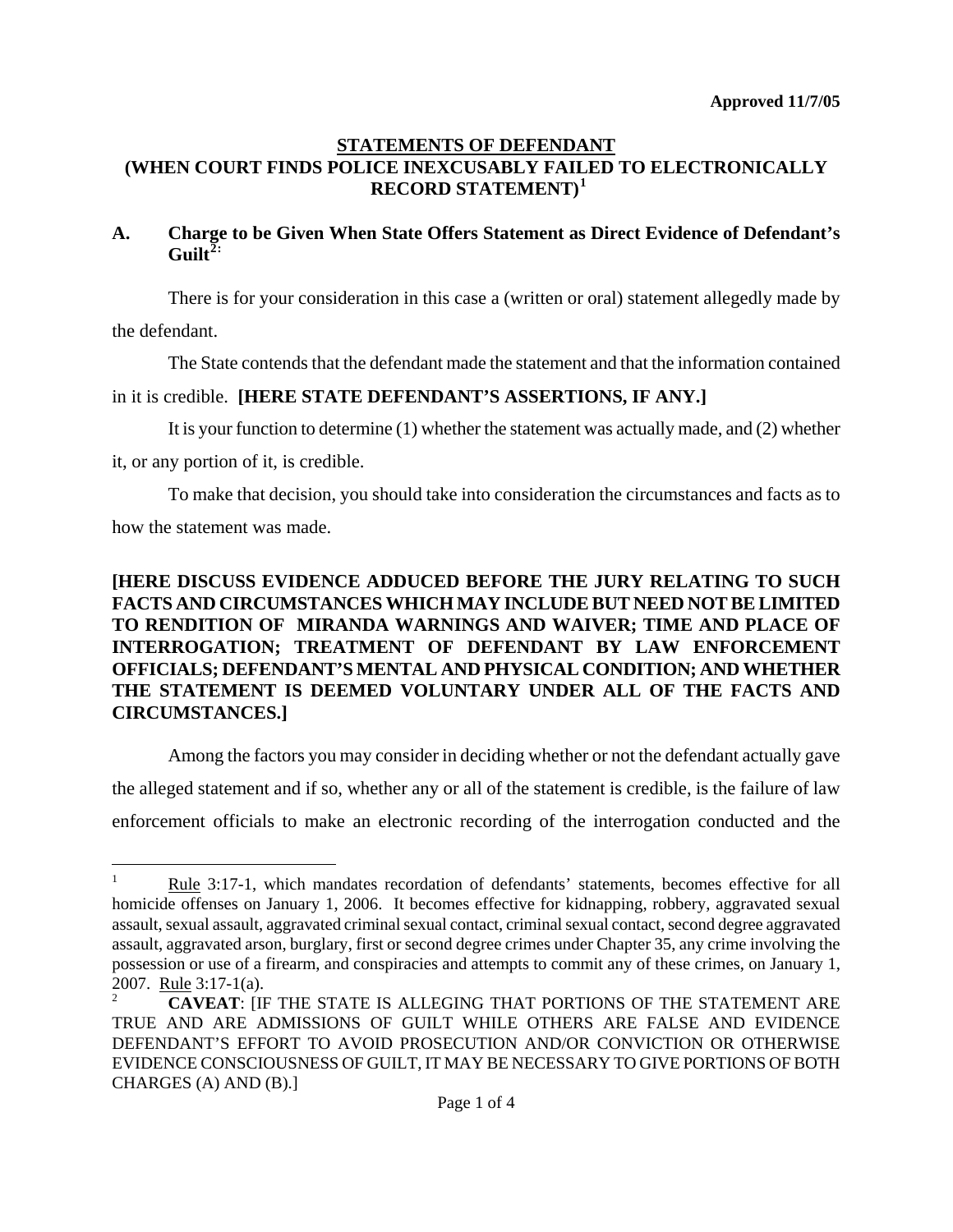### **STATEMENTS OF DEFENDANT (WHEN COURT FINDS POLICE INEXCUSABLY FAILED TO ELECTRONICALLY RECORD STATEMENT)**

defendant's alleged statement itself. Our Rules require the electronic recording of interrogations by law enforcement officers when a defendant is charged with [insert applicable offenses] so as to ensure that you will have before you a complete picture of all circumstances under which an alleged statement of a defendant was given, so that you may determine whether a statement was in fact made and, if so, whether it was accurately reported by State's witnesses and whether it was made voluntarily or is otherwise reliable or trustworthy. Where there is a failure to electronically record an interrogation, you have not been provided with a complete picture of all of the facts surrounding the defendant's alleged statement and the precise details of that statement. By way of example, you cannot hear the tone or inflection of the defendant's or interrogator's voices, or hear first hand the interrogation, both questions and responses, in its entirety. Instead you have been presented with a summary based upon the recollections of law enforcement personnel. Therefore, you should weigh the evidence of the defendant's alleged statement with great caution and care as you determine whether or not the statement was in fact made and if so, whether what was said was accurately reported by State's witnesses, and what weight, if any, it should be given in your deliberations. The absence of an electronic recording permits but does not compel you to conclude that the State has failed to prove that a statement was in fact given and if so, was accurately reported by State's witnesses.

## **[IF ORAL STATEMENT, CHARGE THE FOLLOWING PARAGRAPH]**

Furthermore, in considering whether or not an oral statement was actually made by the defendant, and if made, whether it is credible, you should receive, weigh, and consider this evidence with caution as well, based on the generally recognized risk of misunderstanding by the hearer, or the ability of the hearer to recall accurately the words used by the defendant. The specific words used and the ability to remember them are important to the correct understanding of any oral communication because the presence, or absence, or change of a single word may substantially change the true meaning of even the shortest sentence.

If, after consideration of all these factors, you determine that the statement was not actually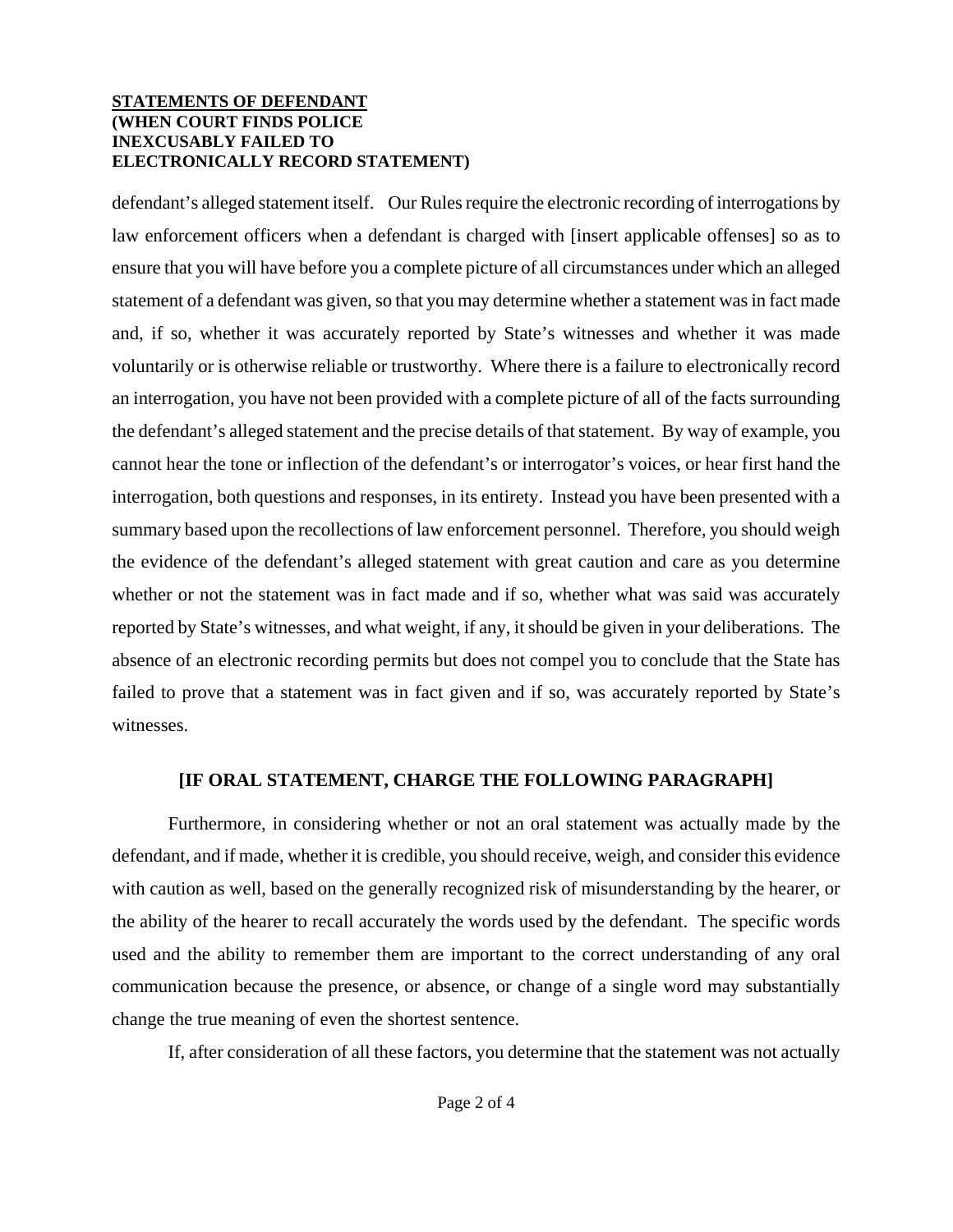#### **STATEMENTS OF DEFENDANT (WHEN COURT FINDS POLICE INEXCUSABLY FAILED TO ELECTRONICALLY RECORD STATEMENT)**

made, then you must disregard the statement completely.

If you find that the statement was made, you may give it what weight you think appropriate.

## **B. Charge to be Given When Statement of Defendant is Introduced by the State for the Purpose of Inferring the Defendant's Effort to Avoid Arrest and/or Prosecution Due to Consciousness of Guilt:**

There is for your consideration in this case a (written or oral) statement allegedly made by the defendant.

The State contends that the statement was made by the defendant, that it was knowingly false when it was made, and that you may draw inferences from this as to the defendant's state of mind at that time. **[HERE STATE DEFENDANT'S POSITION, IF ANY.]** 

It is your function to determine whether the statement was actually made. In considering whether or not the statement was made by the defendant, you may take into consideration the circumstances and facts surrounding the giving of the statement.

# **[HERE DISCUSS FACTS AND CIRCUMSTANCES SURROUNDING THE GIVING OF THE STATEMENT.]**

Among the factors you may consider in deciding whether or not the defendant actually gave the alleged statement is the failure of law enforcement officials to make an electronic recording of the interrogation conducted and the alleged statement itself. Our Rules require the electronic recording of interrogations by law enforcement officers when a defendant is charged with [insert applicable offenses]. This is done to ensure that you will have before you a complete picture of the circumstances under which an alleged statement of a defendant was given, so that you may determine whether a statement was in fact made and/or was accurately recorded. Where there is failure to electronically record an interrogation, you have not been provided with a complete picture of all the facts surrounding the defendant's alleged statement and the precise details of that statement. By way of example, you cannot hear the tone or inflection of the defendant's or the interrogator's voices, or hear first hand the interrogation, both questions and responses, in its entirety. Instead you have been presented with a summary based upon the recollections of law